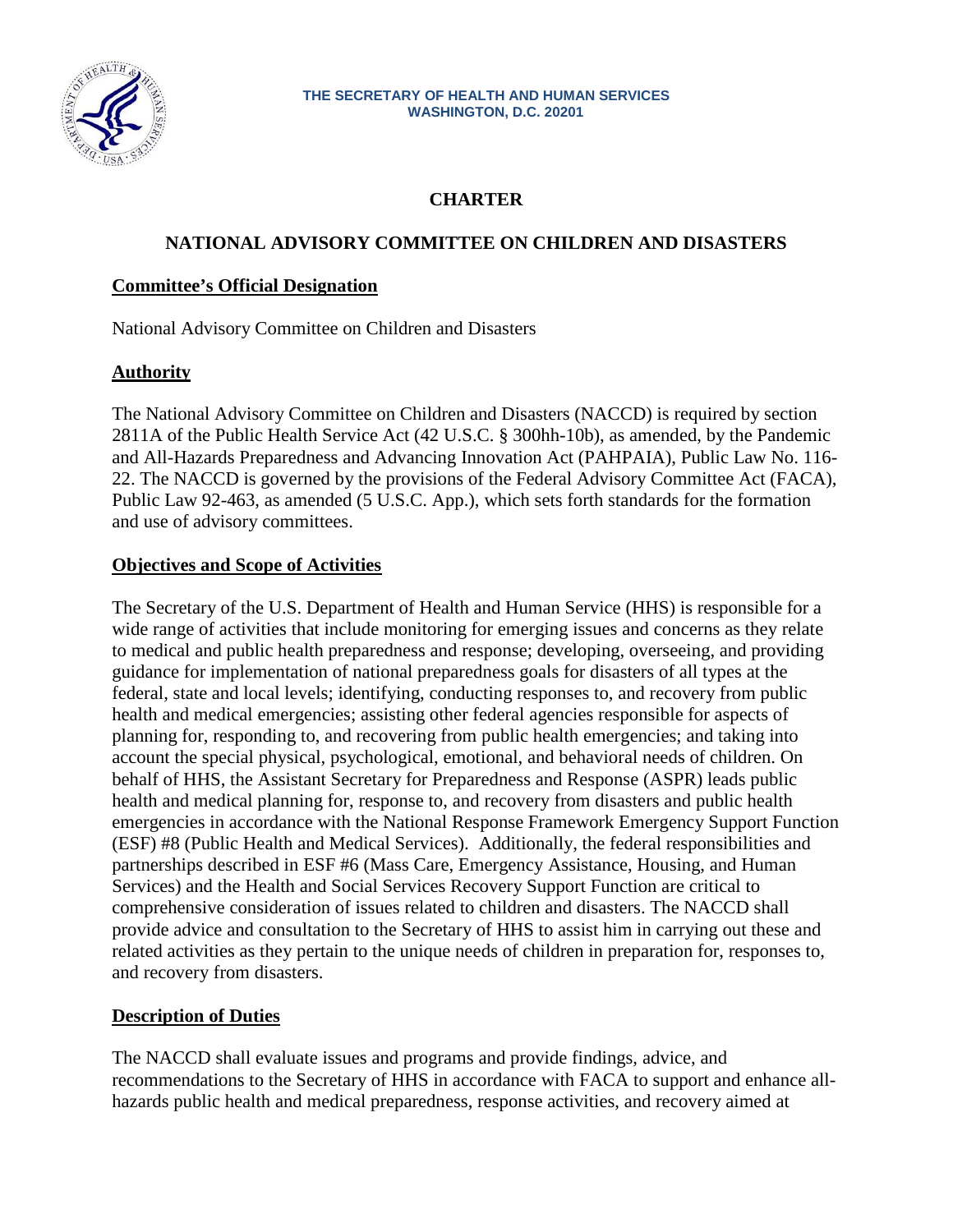meeting the unique needs of children, in a developmentally and socially appropriate manner, across the entire spectrum of their physical, mental, emotional, and behavioral wellbeing.

The NACCD will primarily, though not exclusively:

- A. Monitor for and provide advice regarding emerging policy, scientific, technical, or operational issues and concerns related to medical and public health preparedness, response, and recovery in the event of a public health emergency declared by the Secretary of HHS;
- B. Evaluate and provide advice on implementation of the preparedness goals described in the National Health Security Strategy as they apply to children;
- C. Monitor and make recommendations to improve HHS assistance to other Departments in planning for, responding to, and recovering from public health emergencies with respect to the effects on children and their families;
- D. Make recommendations to ensure that the contents of the Strategic National Stockpile take into account the special needs of children;
- E. Make recommendations regarding curriculum development for public health and medical response training for medical management of pediatric casualties;
- F. Monitor and provide advice regarding novel and best practices of outreach to, and care of, children before, during, and following public health emergencies;
- G. Monitor and make recommendations to ensure that public health and medical information distributed by HHS during a public health emergency is delivered in a manner that takes into account the range of developmentally appropriate communication needs of children and their families or guardians;
- H. Provide advice for coordination of systems for situational awareness and biosurveillance that require incorporation of data and information from Federal, State, local, Tribal, and Territorial public health officials and relevant entities to identify health threats to children and families.
- I. Evaluate and provide inputs with respect to the medical, mental and behavioral, and public health needs of children as they relate to preparation for, response to, and recovery from all-hazards emergencies;
- J. Provide advice and consultation with respect to children and State, Tribal, and Territorial emergency preparedness and response activities, including related drills and exercises pursuant to the preparedness goals in the National Health Security Strategy; and,
- K. Provide advice and recommendations with respect to children and the medical and public health grants and cooperative agreements as applicable to preparedness and response activities authorized under the Public Health Service Act, as amended.

# **Official to Whom the Committee Reports**

The NACCD shall provide advice and recommendations to the HHS Secretary.

# **Support**

ASPR shall provide management and administrative oversight to support the activities of the NACCD, including designation of a Designated Federal Officer (DFO).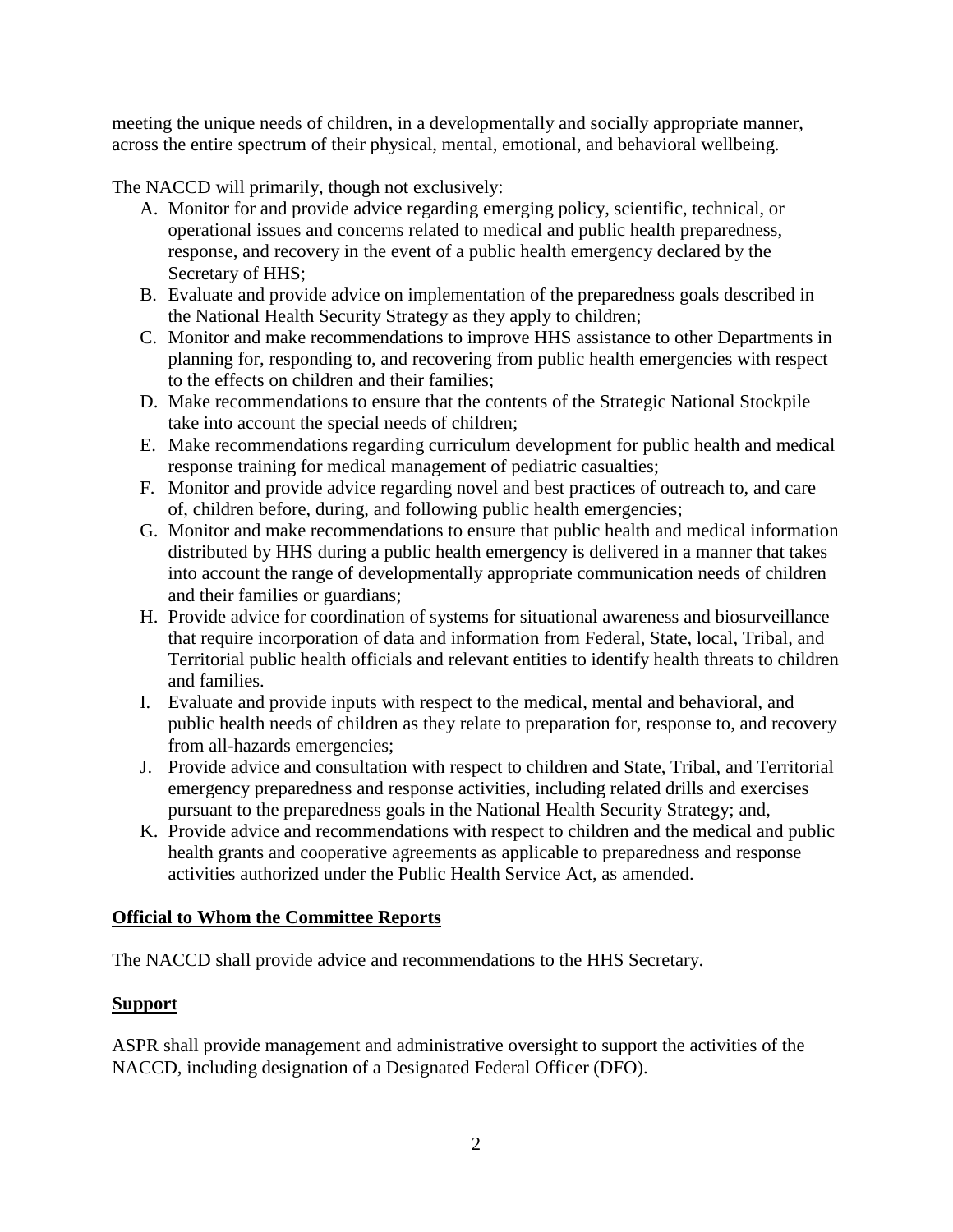# **Estimated Annual Operating Costs and Staff Years**

The total estimated annual cost for operating the Advisory Committee is \$642,000. Management of the NACCD is estimated to require 2.40 annual person years of support at an annual cost of \$384,500. Operating costs, including travel expenses for NACCD members and meetings management contract support, is approximately \$257,000 per year.

### **Designated Federal Officer**

The ASPR will designate a full-time regular government employee to serve as the DFO to attend each NACCD meeting and ensure that all procedures are within applicable statutory, regulatory, and HHS General Administrative Manual directives. The DFO shall approve and prepare NACCD or subcommittee meeting agendas and shall be present at all meetings. If needed, the ASPR or the DFO may designate another regular government employee to fulfill the requirements of the DFO for simultaneous subcommittee meetings or when the DFO cannot be available. The DFO shall adjourn any meeting when he/she determines adjournment is in the public interest; and chair meetings when directed to do so by the Secretary.

#### **Estimated Number and Frequency of Meetings**

The NACCD shall meet not less than biannually, including at least once per year in person, and may convene more often as needed when requested by the DFO. Notice of all public meetings will be given to the public. All meetings shall be conducted and records of proceedings kept as required by applicable laws and regulations.

#### **Duration**

Continuing until termination on September 30, 2023.

#### **Termination**

The NACCD shall terminate on September 30, 2023 unless extended by statute. The charter will expire two years from the filing date, if not renewed.

#### **Membership and Designation**

Members shall be appointed by the HHS Secretary from among the nation's preeminent scientific, public health, and medical experts in areas consistent with the purpose and functions of the advisory committee. The HHS Secretary, in consultation with such other heads of federal agencies as may be appropriate, shall appoint a maximum of 25 members to the NACCD, ensuring that the total membership is an odd number. The NACCD shall consist of at least 13 non-federal voting members, including the Chairperson, including:

A. At least 2 non-federal professionals with expertise in pediatric medical disaster planning, preparedness, response, or recovery;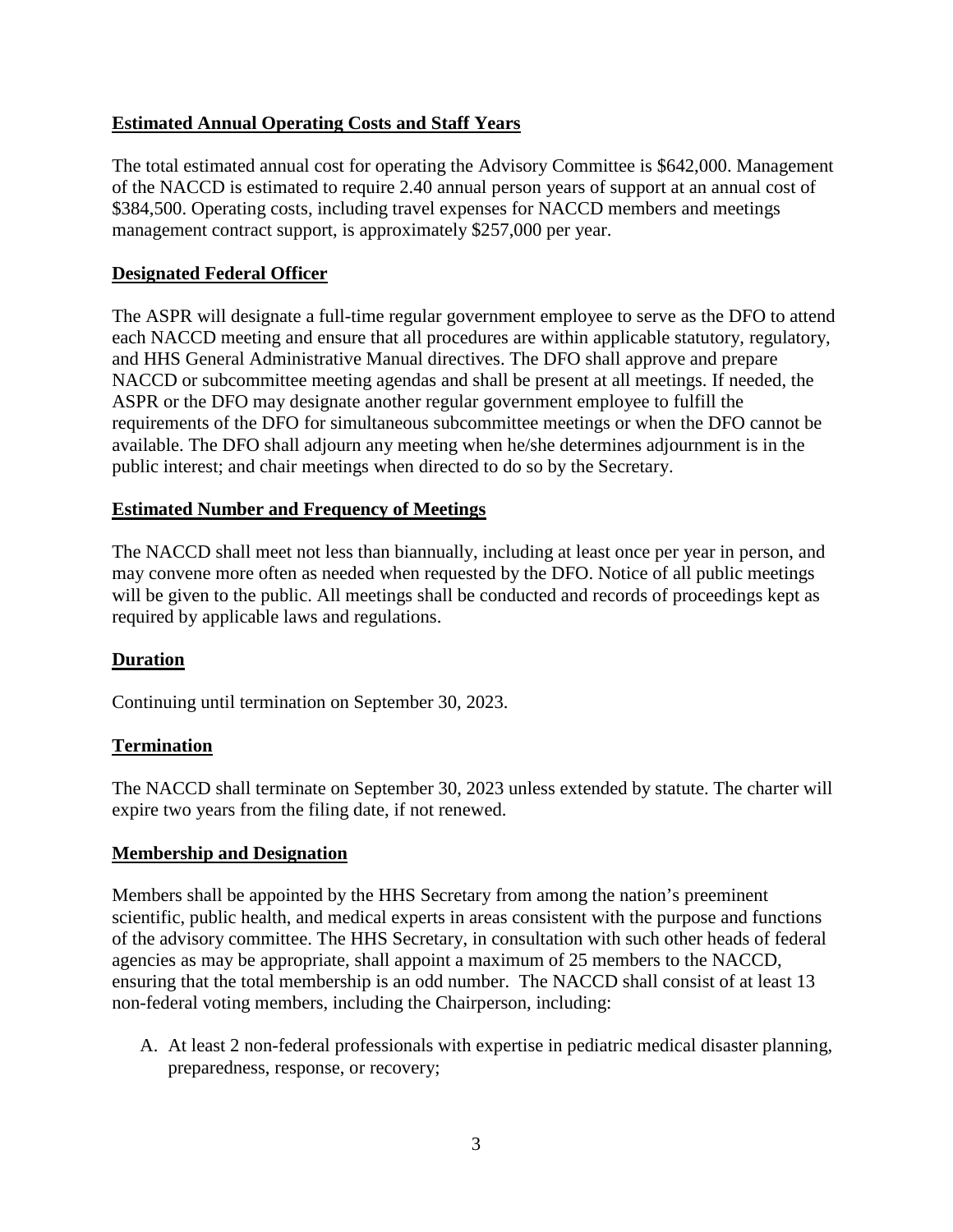- B. At least 2 representatives from State, local, Tribal, or territorial agencies with expertise in pediatric disaster planning, preparedness, response, or recovery;
- C. At least 4 members representing health care professionals, which may include members with expertise in pediatric emergency medicine; pediatric trauma, critical care, or surgery; the treatment of pediatric patients affected by chemical, biological, radiological, or nuclear agents, including emerging infectious diseases; pediatric mental or behavioral health related to children affected by a public health emergency; or pediatric primary care; and
- D. Other members as the Secretary determines appropriate, of whom
	- i. At least one such member shall represent a children's hospital;
	- ii. At least one such member shall be an individual with expertise in schools or child care settings;
	- iii. At least one such member shall be an individual with expertise in children and youth with special health care needs; and
	- iv. At least one such member shall be an individual with expertise in the needs of parents or family caregivers, including the parents or caregivers of children with disabilities.

The NACCD shall also have up to 12 federal, non-voting members (*ex officio*), including the following officials or their designees:

- A. The Assistant Secretary for Preparedness and Response;
- B. The Director of the Biomedical Advanced Research and Development Authority;
- C. The Director of the Centers for Disease Control and Prevention;
- D. The Commissioner of Food and Drugs;
- E. The Director of the National Institutes of Health;
- F. The Assistant Secretary of the Administration for Children and Families;
- G. The Administrator of the Health Resources and Services Administration;
- H. The Administrator of the Federal Emergency Management Agency;
- I. The Administrator of the Administration for Community Living;
- J. The Secretary of Education;
- K. The Assistant Secretary for Mental Health and Substance Use; and
- L. The Administrator of the Environmental Protection Agency.

A voting member of the NACCD shall serve for a term of 3 years, except that the Secretary may adjust the terms of appointees who are initially appointed after the date of enacted of the Pandemic and All-Hazards Preparedness and Advancing Innovation Act of 2019 (June 24, 2019) in order to provide for a staggered term of appointment for all members. A voting member may serve not more than 3 terms on the NACCD, and not more than two of such terms may be served consecutively. Voting members shall not be full-time or permanent part-time federal employees but shall be appointed by the Secretary as Special Government Employees (5 U.S.C. § 3109). A member may serve after the expiration of his/her term until a successor has been appointed. Members whose term expires after this charter's renewal date will have a term length contingent upon renewal of the advisory committee. Vacancies will be filled as members rotate out or resign using the same procedures as the initial selection process.